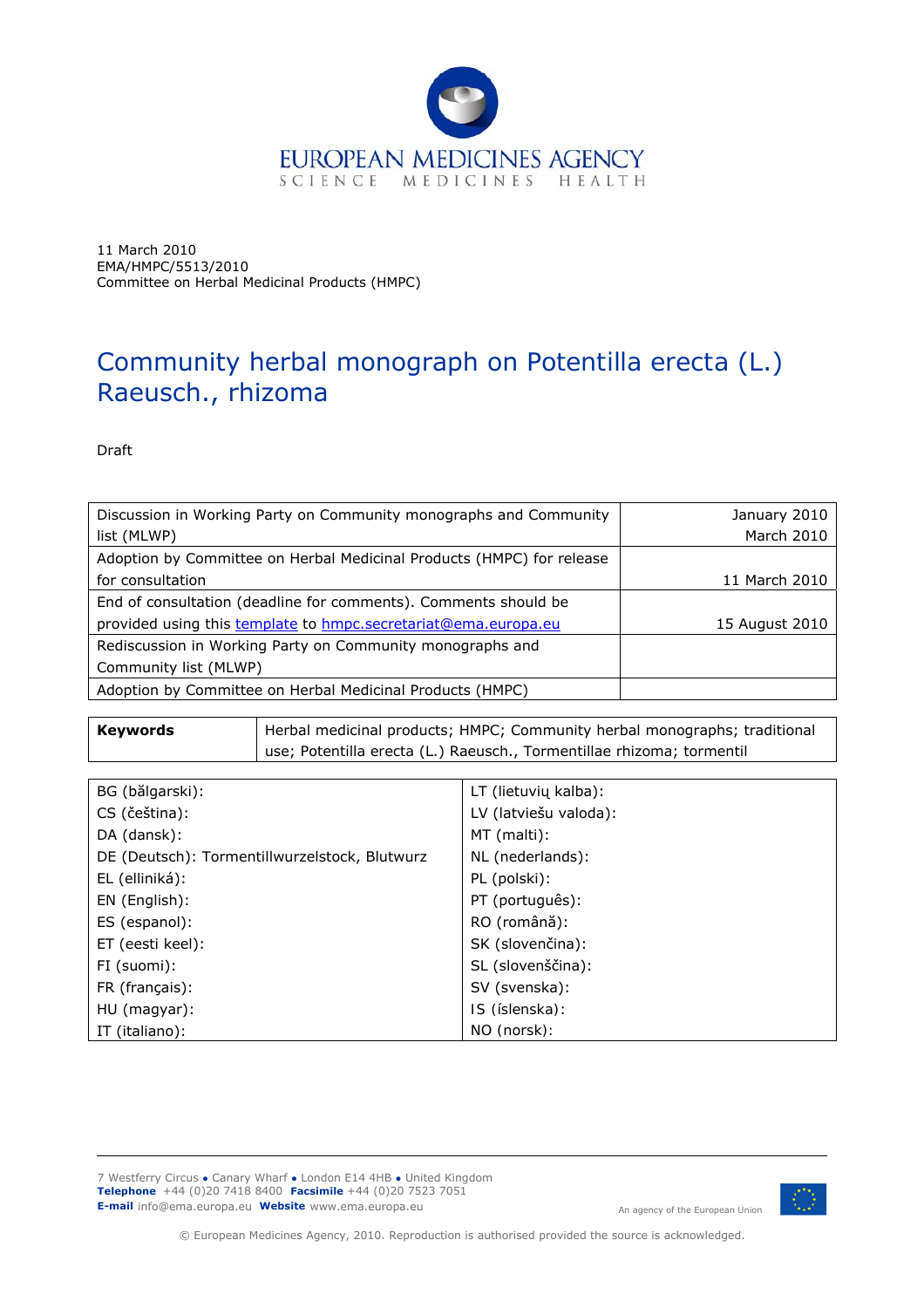# Community herbal monograph on *Potentilla erecta* (L.) Raeusch., rhizoma

### **1. Name of the medicinal product**

To be specified for the individual finished product.

## **[2](#page-1-1). Qualitative and quantitative composition**<sup>[1](#page-1-0),2</sup>

| Well-established use | <b>Traditional use</b>                                                                                                                                                                                                                                                                                                            |
|----------------------|-----------------------------------------------------------------------------------------------------------------------------------------------------------------------------------------------------------------------------------------------------------------------------------------------------------------------------------|
|                      | With regard to the registration application of<br>Article 16d(1) of Directive 2001/83/EC as<br>amended                                                                                                                                                                                                                            |
|                      | <i>Potentilla erecta</i> (L.) Raeusch., rhizoma<br>(tormentil)                                                                                                                                                                                                                                                                    |
|                      | i) Herbal substance<br>not applicable                                                                                                                                                                                                                                                                                             |
|                      | ii) Herbal preparations<br>a) Comminuted herbal substance<br>b) Tincture (ratio drug : extraction solvent $1:5$ ),<br>extraction solvent ethanol 70% $v/v^3$<br>c) Tincture (ratio drug : extraction solvent $1:5$ ),<br>extraction solvent ethanol 45% v/v<br>d) Liquid extract (DER 1:1), extraction solvent<br>ethanol 25% v/v |
|                      | e) Dry extract (DER 3.5-4.5:1), extraction solvent<br>ethanol 60% v/v                                                                                                                                                                                                                                                             |

ł

<span id="page-1-0"></span>*<sup>1</sup>* The material complies with the Ph. Eur. monograph (ref.: 01/2008: 1478).

<span id="page-1-1"></span>*<sup>2</sup>* The declaration of the active substance(s) for an individual finished product should be in accordance with relevant herbal

<span id="page-1-2"></span>quality guidance.<br><sup>3</sup> The tincture complies with the Eur. Ph. monograph (ref.: 01/2008: 1895).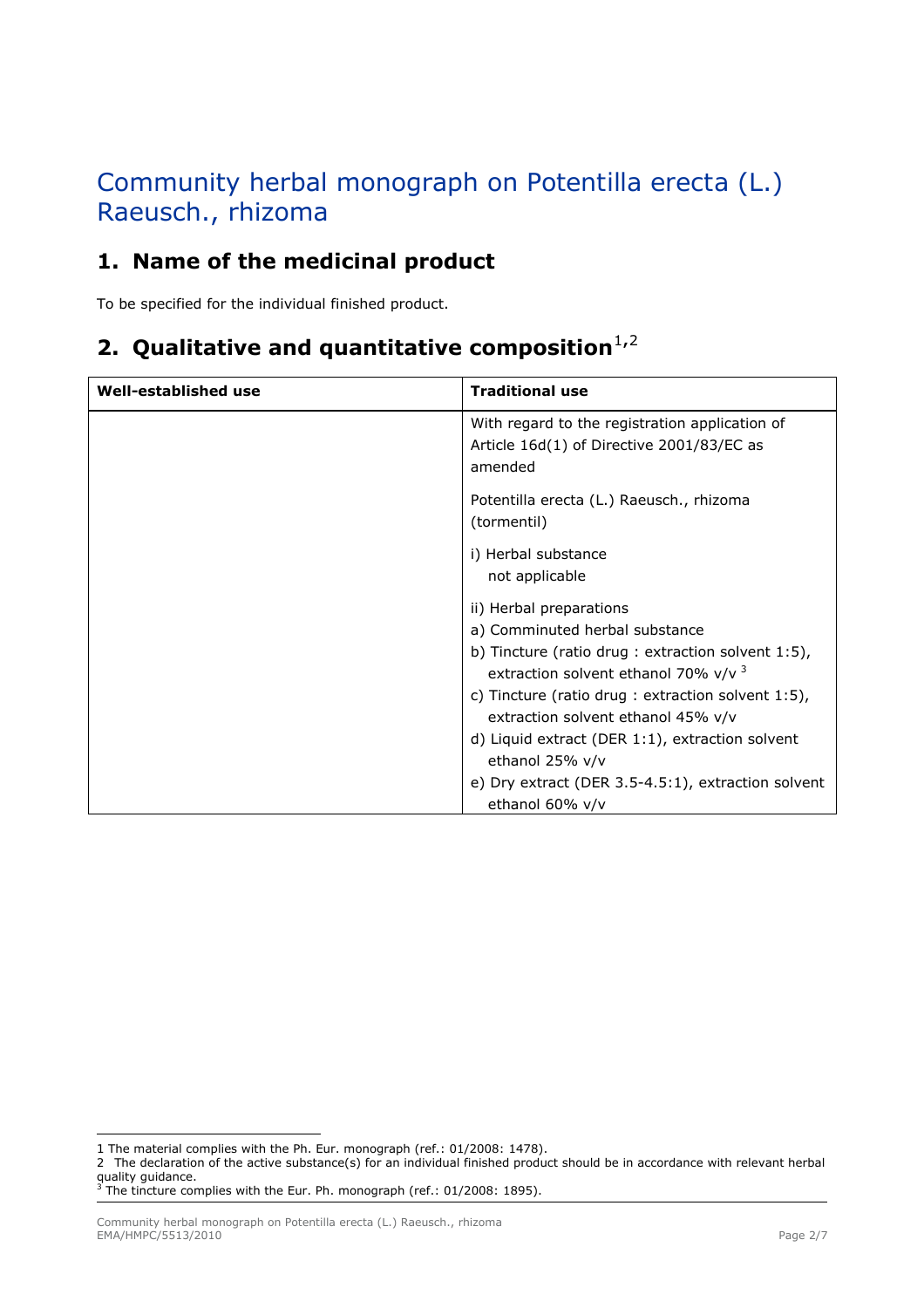### **3. Pharmaceutical form**

| Well-established use | <b>Traditional use</b>                                                                           |
|----------------------|--------------------------------------------------------------------------------------------------|
|                      | Comminuted herbal substance as herbal tea for<br>oral use.                                       |
|                      | Comminuted herbal substance for infusion or<br>decoction preparation for oromucosal use.         |
|                      | Herbal preparations a), c), d) and e) in liquid<br>dosage forms for oral use.                    |
|                      | Herbal preparation b) in liquid dosage forms for<br>oromucosal use.                              |
|                      | The pharmaceutical form should be described by<br>the European Pharmacopoeia full standard term. |

# **4. Clinical particulars**

#### *4.1. Therapeutic indications*

| Well-established use | <b>Traditional use</b>                                                                                                                 |
|----------------------|----------------------------------------------------------------------------------------------------------------------------------------|
|                      | Indication 1)                                                                                                                          |
|                      | Traditional herbal medicinal product for<br>symptomatic treatment of mild diarrhoea.<br>Indication 2)                                  |
|                      | Traditional herbal medicinal product for the<br>symptomatic treatment of minor inflammations of<br>the oral mucosa.                    |
|                      | The product is a traditional herbal medicinal<br>product for use in specified indications exclusively<br>based upon long-standing use. |

#### *4.2. Posology and method of administration*

| Well-established use | <b>Traditional use</b>                            |
|----------------------|---------------------------------------------------|
|                      | <b>Posology</b>                                   |
|                      | Adults and elderly                                |
|                      | Indication 1 (oral use)                           |
|                      | a) Comminuted herbal substance:                   |
|                      | As <i>infusion</i> : single dose 1.4-4 g, several |
|                      | times daily up to a maximum daily dose of         |
|                      | 12 g comminuted herbal substance.                 |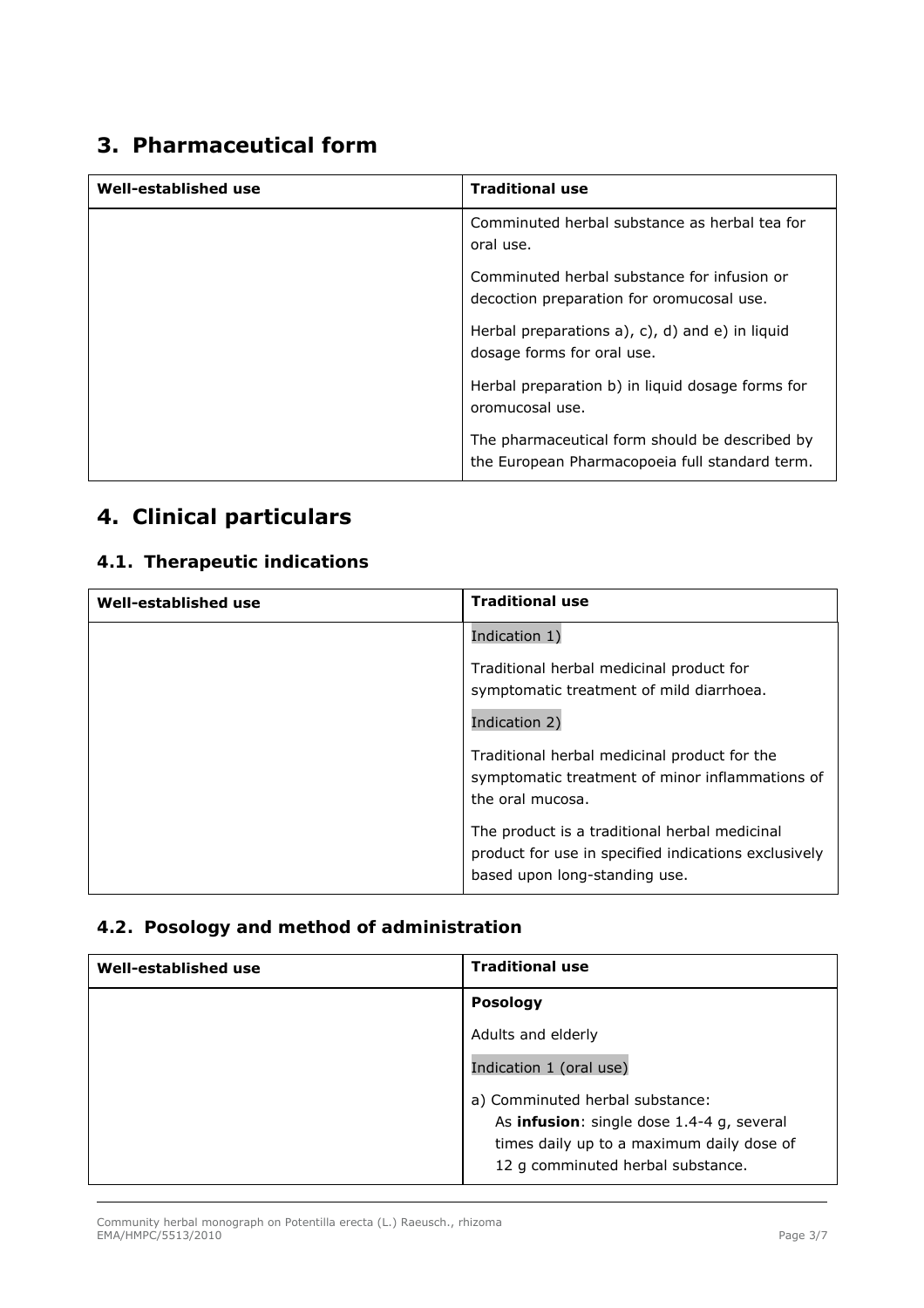| Well-established use | <b>Traditional use</b>                                                                                                                                             |
|----------------------|--------------------------------------------------------------------------------------------------------------------------------------------------------------------|
|                      | As <i>decoction</i> : single dose 1.4-3 g, several<br>times daily up to a maximum daily dose of<br>6 g comminuted herbal substance.                                |
|                      | b) Single dose: 1-2 ml in water; 3 times daily.                                                                                                                    |
|                      | c) Single dose 2-4 ml, 3 times daily.                                                                                                                              |
|                      | d) Single dose 2-4 ml, 3 times daily.                                                                                                                              |
|                      | e) Single dose 400 mg, 3 times daily.                                                                                                                              |
|                      | The use in children and adolescents under<br>18 years of age is not recommended (see section<br>4.4 'Special warnings and precautions for use').                   |
|                      | Adults and elderly                                                                                                                                                 |
|                      | Indication 2 (oromucosal use)                                                                                                                                      |
|                      | a) Comminuted herbal substance:<br>As infusion: $1.3 - 2$ g per 100 ml of water.<br>As decoction: $0.8 - 3$ g per 100 ml of water.                                 |
|                      | Rinse the mouth several times daily.                                                                                                                               |
|                      | b) Single dose: 1-5 ml per 150 ml of water.                                                                                                                        |
|                      | Rinse the mouth several times daily.                                                                                                                               |
|                      | The use in children and adolescents under<br>18 years of age is not recommended (see section<br>4.4 'Special warnings and precautions for use').                   |
|                      | <b>Duration of use</b>                                                                                                                                             |
|                      | Indication 1:                                                                                                                                                      |
|                      | If the symptoms persist longer than 3 days during<br>the use of the medicinal product, a doctor or a<br>qualified health care practitioner should be<br>consulted. |
|                      | Indication 2:                                                                                                                                                      |
|                      | If the symptoms persist longer than 1 week<br>during the use of the medicinal product, a doctor<br>or a qualified health care practitioner should be<br>consulted. |
|                      | <b>Method of administration</b>                                                                                                                                    |
|                      | Indication 1:                                                                                                                                                      |
|                      | Oral use.                                                                                                                                                          |
|                      | Indication 2:                                                                                                                                                      |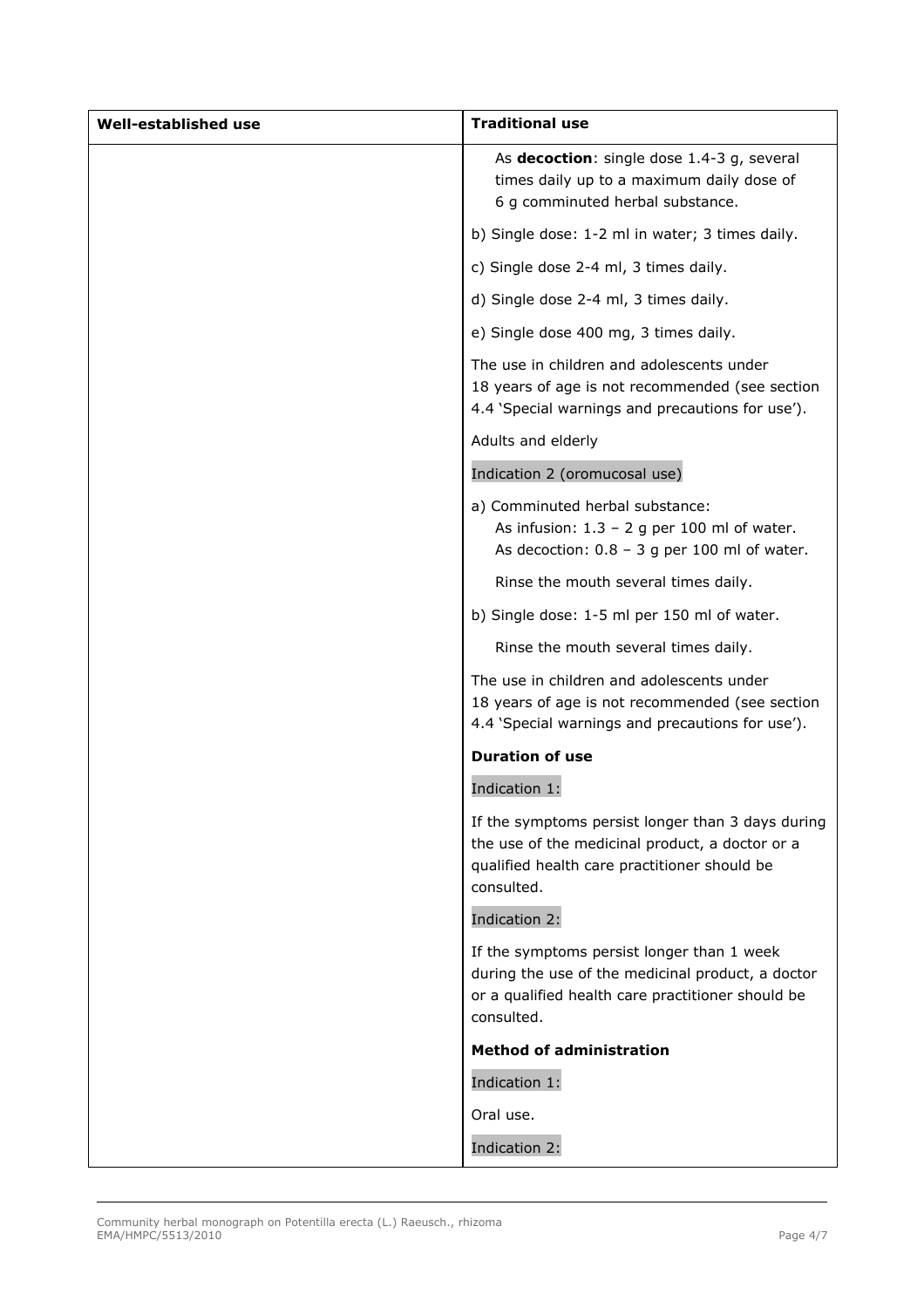| Well-established use | <b>Traditional use</b> |
|----------------------|------------------------|
|                      | Oromucosal use.        |

#### *4.3. Contraindications*

| Well-established use | <b>Traditional use</b>                                |
|----------------------|-------------------------------------------------------|
|                      | <sup>1</sup> Hypersensitivity to the active substance |

#### *4.4. Special warnings and precautions for use*

| Well-established use | <b>Traditional use</b>                                                                                                                                                                                                |
|----------------------|-----------------------------------------------------------------------------------------------------------------------------------------------------------------------------------------------------------------------|
|                      | Indication 1:                                                                                                                                                                                                         |
|                      | If recurrent diarrhoea or bloody stools occur a<br>doctor or a qualified health care practitioner<br>should be consulted.<br>Indications 1 and 2:                                                                     |
|                      | The use in children and adolescents under<br>18 years of age has not been established due to<br>lack of adequate data.                                                                                                |
|                      | If the symptoms worsen during the use of the<br>medicinal product, a doctor or a qualified health<br>care practitioner should be consulted.                                                                           |
|                      | For tinctures containing ethanol, the appropriate<br>labelling for ethanol, taken from the 'Guideline on<br>excipients in the label and package leaflet of<br>medicinal products for human use', must be<br>included. |

#### *4.5. Interactions with other medicinal products and other forms of interaction*

| Well-established use | <b>Traditional use</b>                                                                                                                                                                             |
|----------------------|----------------------------------------------------------------------------------------------------------------------------------------------------------------------------------------------------|
|                      | Indication 1:                                                                                                                                                                                      |
|                      | Internal absorption of concomitantly administered<br>medicine may be delayed. For this reason the<br>product should be taken 1 hour or more before or<br>after intake of other medicinal products. |
|                      | Indication 2:                                                                                                                                                                                      |
|                      | None reported.                                                                                                                                                                                     |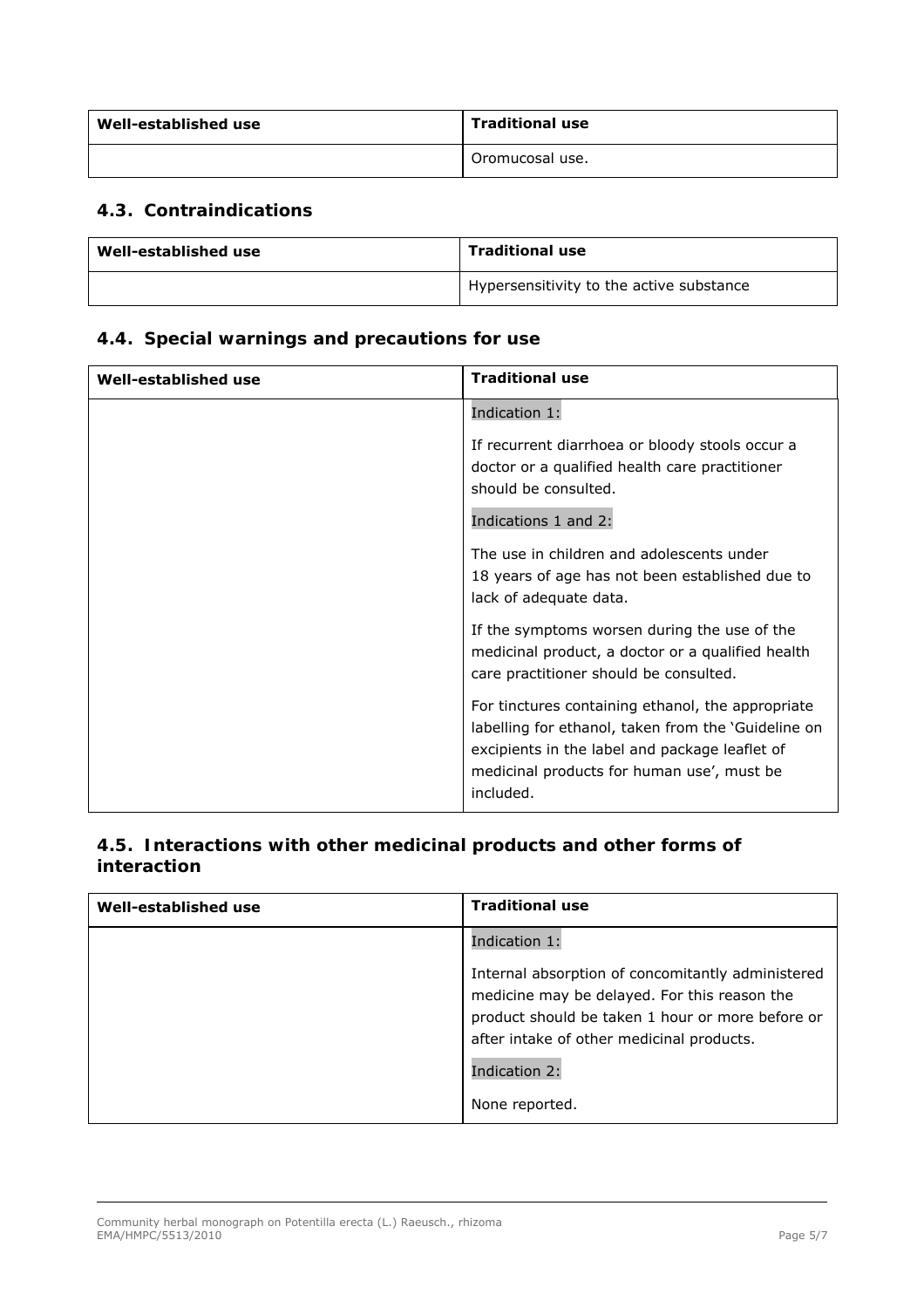#### *4.6. Pregnancy and lactation*

| Well-established use | <b>Traditional use</b>                                                                           |
|----------------------|--------------------------------------------------------------------------------------------------|
|                      | Safety during pregnancy and lactation has not<br>been established.                               |
|                      | In the absence of sufficient data, the use during<br>pregnancy and lactation is not recommended. |

#### *4.7. Effects on ability to drive and use machines*

| Well-established use | <b>Traditional use</b>                                                                    |
|----------------------|-------------------------------------------------------------------------------------------|
|                      | No studies on the effect on the ability to drive and<br>use machines have been performed. |

#### *4.8. Undesirable effects*

| Well-established use | <b>Traditional use</b>                                                                                                            |
|----------------------|-----------------------------------------------------------------------------------------------------------------------------------|
|                      | Indication 1:                                                                                                                     |
|                      | Mild stomach complains with the symptoms<br>nausea and vomiting may occur in sensitive<br>patients. The frequency is not known.   |
|                      | If other adverse reactions not mentioned above<br>occur, a doctor or a qualified health care<br>practitioner should be consulted. |
|                      | Indication 2:                                                                                                                     |
|                      | None known.                                                                                                                       |
|                      | If adverse reactions occur, a doctor or a qualified<br>health care practitioner should be consulted.                              |

#### *4.9. Overdose*

| Well-established use | <b>Traditional use</b>                 |
|----------------------|----------------------------------------|
|                      | No case of overdose has been reported. |

## **5. Pharmacological properties**

#### *5.1. Pharmacodynamic properties*

| Well-established use | <b>Traditional use</b>                                                               |
|----------------------|--------------------------------------------------------------------------------------|
|                      | Not required as per Article 16c $(1)(a)(iii)$ of<br>Directive 2001/83/EC as amended. |